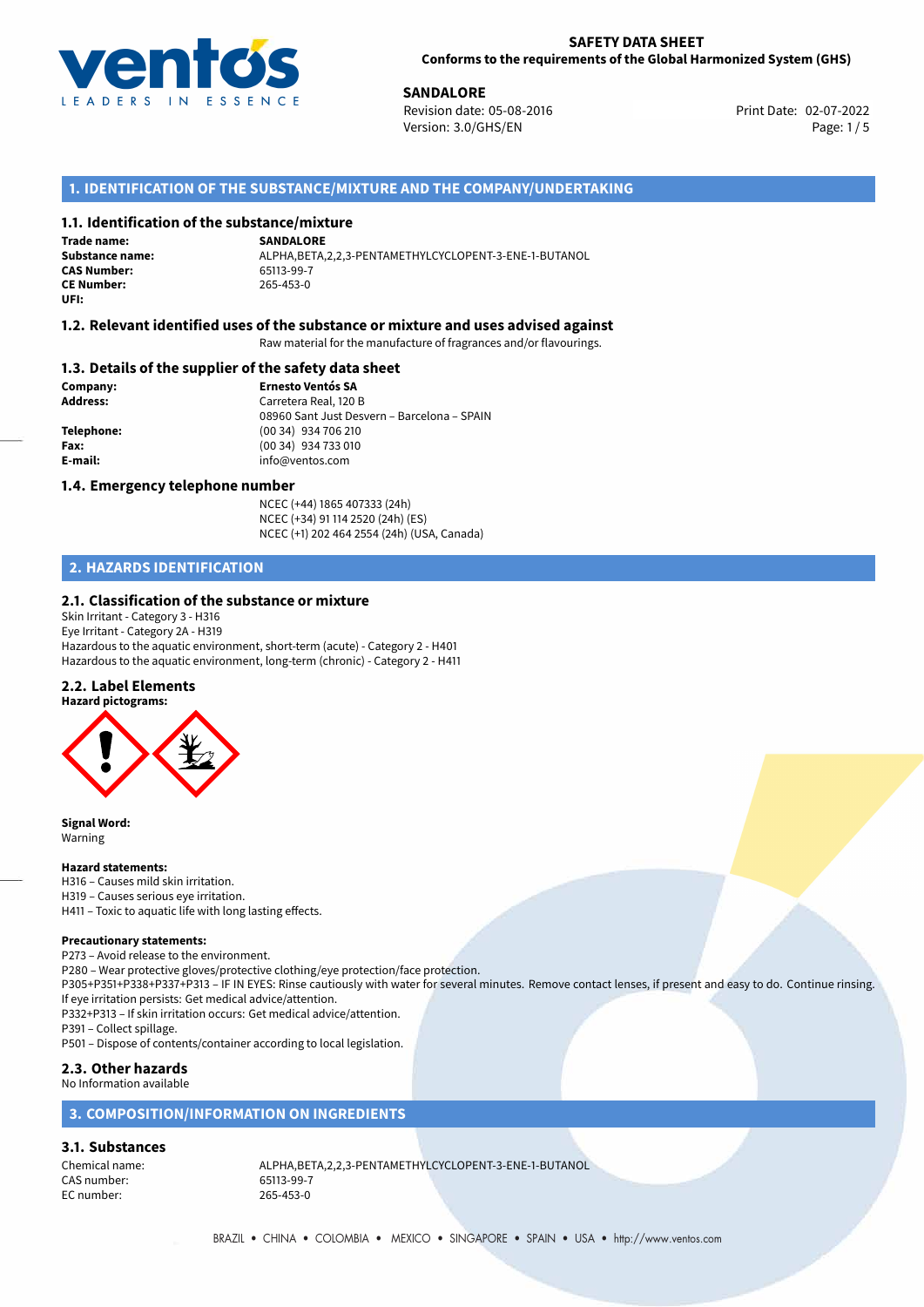

**SANDALORE**<br>
Revision date: 05-08-2016 **Print Date: 02-07-2022** Version: 3.0/GHS/EN Page: 2 / 5

#### **Hazardous constituents:**

| <b>Chemical Name</b>                                                | % (w/w) | CAS No<br><b>EC No</b>  | <b>Classification according to GHS</b>                                                                                                                                                                                                  |
|---------------------------------------------------------------------|---------|-------------------------|-----------------------------------------------------------------------------------------------------------------------------------------------------------------------------------------------------------------------------------------|
| ALPHA, BETA, 2, 2, 3-<br>PENTAMETHYLCYCLOPENT-3-ENE-1-<br>l BUTANOL | $>$ 50  | 65113-99-7<br>265-453-0 | Skin Irritant - Category 3 - H316<br>Eye Irritant - Category 2A - H319<br>Hazardous to the aquatic environment, short-term (acute) - Category 2 - H401<br>Hazardous to the aquatic environment, long-term (chronic) - Category 2 - H411 |

[See the full text of the hazard statements in section 16.](#page-4-0)

# **3.2. Mixtures**

Not applicable.

# **4. FIRST-AID MEASURES**

#### **4.1. Description of necessary first aid measures**

| Ingestion:    | Rinse mouth with water.                                                                                               |  |  |
|---------------|-----------------------------------------------------------------------------------------------------------------------|--|--|
|               | Obtain medical advice.                                                                                                |  |  |
|               | Keep at rest. Do not induce vomiting.                                                                                 |  |  |
| Eye contact:  | In case of contact with eyes, rinse immediately with plenty of water for at least 15 minutes and seek medical advice. |  |  |
| Inhalation:   | Remove person to fresh air and keep at rest.                                                                          |  |  |
|               | Seek immediate medical advice.                                                                                        |  |  |
| Skin contact: | Take off immediately all contaminated clothing.                                                                       |  |  |
|               | Thoroughly wash affected skin with soap and water.                                                                    |  |  |
|               | Seek medical attention if symptoms persist.                                                                           |  |  |

# **4.2. Most important symptoms and effects, both acute and delayed**

No information available.

# **4.3. Indication of any immediate medical attention and special treatment needed**

No information available.

# **5. FIRE-FIGHTING MEASURES**

#### **5.1. Extinguishing Media**

Water spray, carbon dioxide, dry chemical powder or appropriate foam. For safety reasons do not use full water jet.

#### **5.2. Special hazards arising from the substance or mixture**

Known or Anticipated Hazardous Products of Combustion: Emits toxic fumes under fire conditions.

#### **5.3. Advice for firefighters**

High temperatures can lead to high pressures inside closed containers. Avoid inhalation of vapors that are created. Use appropriate respiratory protection. Do not allow spillage of fire to be poured into drains or watercourses. Wear self-contained breathing apparatus and protective clothing.

# **6. ACCIDENTAL RELEASE MEASURES**

#### **6.1. Personal precautions, protective equipment and emergency procedures**

Evacuate surronding areas. Ensure adequate ventilation. Keep unnecessary and unprotected personnel from entering. Do not breathe vapor/spray. Avoid contact with skin and eyes. Information regarding personal protective measures: see section 8.

#### **6.2. Environmental precautions**

To avoid possible contamination of the environment, do not discharge into any drains, surface waters or groundwaters.

#### **6.3. Methods and materials for containment and cleaning up**

Cover with an inert, inorganic, non-combustible absorbent material (e.g. dry-lime, sand, soda ash). Place in covered containers using non-sparking tools and transport outdoors. Avoid open flames or sources of ignition (e.g. pilot lights on gas hot water heater). Ventilate area and wash spill site after material pickup is complete.

#### **6.4. Reference to other sections**

Information regarding exposure controls, personal protection and disposal considerations can be found in sections 8 and 13.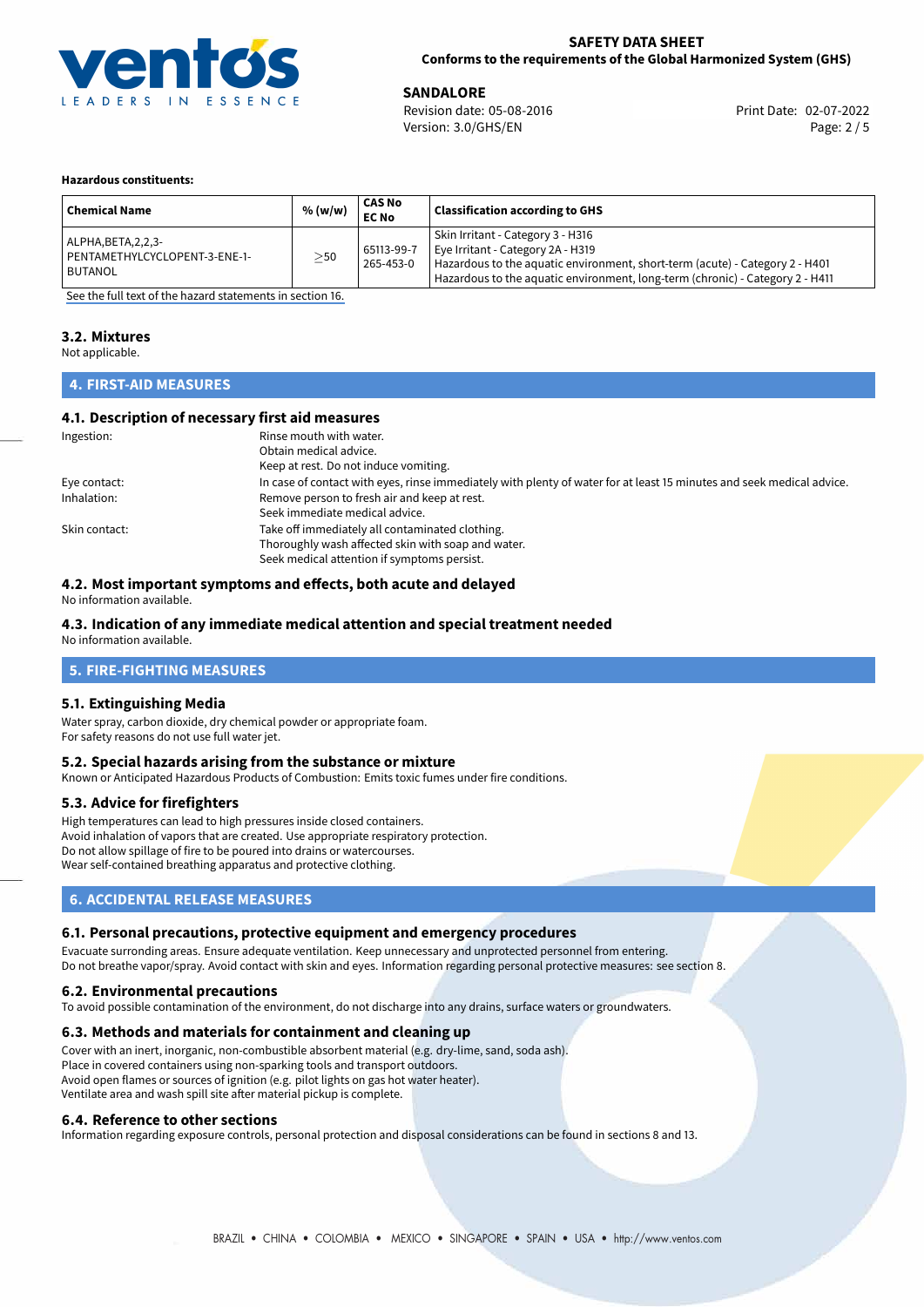

**SANDALORE**<br>
Revision date: 05-08-2016 **Print Date: 02-07-2022** Version: 3.0/GHS/EN Page: 3 / 5

# **7. HANDLING AND STORAGE**

# **7.1. Precautions for safe handling**

Do not store or handle this material near food or drinking water. Do not smoke. Avoid contact with the eyes, skin and clothing. Wear protective clothing and use glasses. Observe the rules of safety and hygiene at work. Keep in the original container or an alternative made from a compatible material.

# **7.2. Conditions for safe storage, including any incompatibilities**

Store in tightly closed and preferably full containers in a cool, dry and ventilated area, protected from light. Keep away from sources of ignition (e.g. hot surfaces, sparks, flame and static discharges). Keep away from incompatible materials (see section 10).

# **7.3. Specific end use(s)**

No information available.

**8. EXPOSURE CONTROLS AND PERSONAL PROTECTION**

# **8.1. Control parameters**

Components with occupational exposure limits: None known.

#### **8.2. Exposure controls**

Measures should be taken to prevent materials from being splashed into the body. Provide adequate ventilation, according to the conditions of use. Use a mechanical exhaust if required.

#### **8.3. Individual protection measures, such as personal protective equipment**

| Eye/Face protection:             | Chemical safety goggles are recommended. Wash contaminated goggles before reuse.                                                            |  |  |  |  |
|----------------------------------|---------------------------------------------------------------------------------------------------------------------------------------------|--|--|--|--|
| Hand Protection:                 | Chemical-resistant gloves are recommended. Wash contaminated gloves before reuse.                                                           |  |  |  |  |
| Body protection:                 | Personal protective equipment for the body should be selected based on the task being performed and the risks<br>involved.                  |  |  |  |  |
| Respiratory Protection:          | In case of insufficient ventilation, use suitable respiratory equipment.                                                                    |  |  |  |  |
| Environmental exposure controls: | Emissions from ventilation or process equipment should be checked to ensure they comply with environmental<br>protection legislation.       |  |  |  |  |
|                                  | In some cases, filters or engineering modifications to the process equipment will be necessary to reduce emissions to<br>acceptable levels. |  |  |  |  |
|                                  |                                                                                                                                             |  |  |  |  |

# **9. PHYSICAL AND CHEMICAL PROPERTIES**

### **9.1. Information on basic physical and chemical properties**

| Appearance:                            | Liquid                      |
|----------------------------------------|-----------------------------|
| Colour:                                | Conforms to standard        |
| Odour:                                 | Conforms to standard        |
| Odour theshold:                        | Not determined              |
| pH:                                    | Not determined              |
| Melting point/freezing point:          | Not determined              |
| Boling point/boiling range (°C):       | 103 - 106 (130 Pa)          |
| Flash point:                           | 110 °C                      |
| Evaporation rate:                      | Not determined              |
| Flammability:                          | Not determined              |
| Lower flammability/Explosive limit:    | Not determined              |
| Upper flammability/Explosive limit:    | Not determined              |
| Vapour pressure:                       | $< 0,0010$ hPa              |
| Vapour Density:                        | Not determined              |
| Density:                               | $0,896 - 0,904$ g/mL (20°C) |
| Relative density:                      | $0,896 - 0,904(20°C)$       |
| Water solubility:                      | <b>INSOLUBLE IN WATER</b>   |
| Solubility in other solvents:          | <b>SOLUBLE IN ETHANOL</b>   |
| Partition coefficient n-octanol/water: | 4,70 log Pow                |
| Auto-ignition temperature:             | $>200^{\circ}$ C            |
| Decomposition temperature:             | Not determined              |
| Viscosity, dynamic:                    | Not determined              |
| Viscosity, kinematic:                  | Not determined              |
| Explosive properties:                  | Not determined              |
| Oxidising properties:                  | <b>NONE EXPECTED</b>        |
|                                        |                             |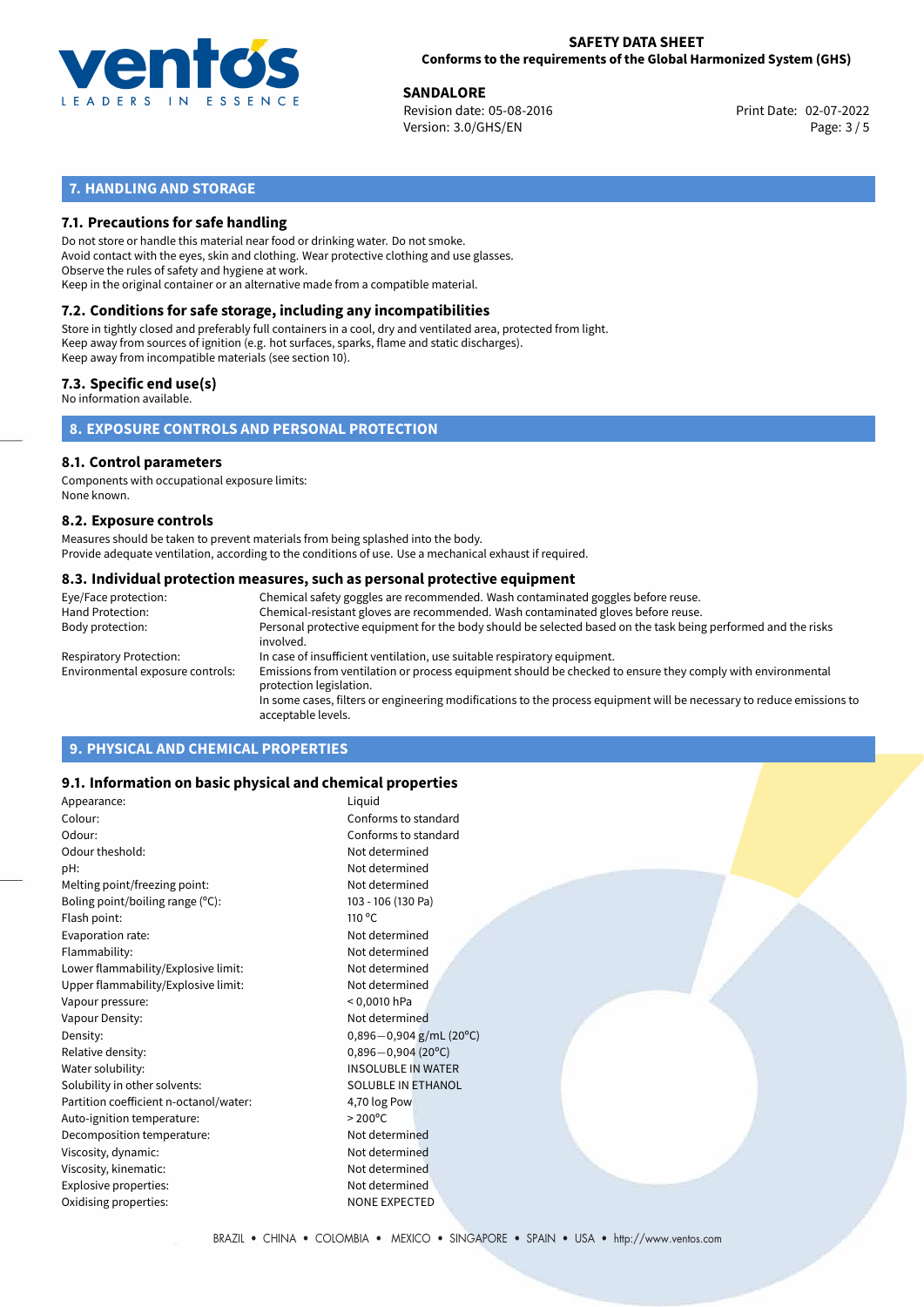

**SANDALORE**<br>
Revision date: 05-08-2016 **Print Date: 02-07-2022** Version: 3.0/GHS/EN Page: 4 / 5

# **10. STABILITY AND REACTIVITY**

#### **10.1. Reactivity**

No hazardous reactions if stored and handled as prescribed/indicated.

#### **10.2. Chemical stability**

The product is stable if stored and handled as prescribed/indicated.

#### **10.3. Possibility of hazardous reactions**

No hazardous reactions if stored and handled as prescribed/indicated.

#### **10.4. Conditions to Avoid**

Conditions to Avoid: Excessive heat, flame or other ignition sources.

#### **10.5. Incompatible materials**

Avoid contact with strong acids and bases and oxidizing agents.

#### **10.6. Hazardous decomposition products**

During combustion may form carbon monoxide and unidentified organic compounds.

# **11. TOXICOLOGICAL INFORMATION**

| <b>Acute toxicity</b>             | Based on the data available, the criteria for classification are not met. |
|-----------------------------------|---------------------------------------------------------------------------|
| <b>Skin corrosion/irritation</b>  | Causes mild skin irritation.                                              |
| Serious eye damage/irritation     | Causes serious eye irritation.                                            |
| Respiratory or skin sensitisation | Based on the data available, the criteria for classification are not met. |
| <b>Germ cell mutagenicity</b>     | Based on the data available, the criteria for classification are not met. |
| Carcinogenicity                   | Based on the data available, the criteria for classification are not met. |
| <b>Reproductive toxicity</b>      | Based on the data available, the criteria for classification are not met. |
| <b>STOT-single exposure</b>       | Based on the data available, the criteria for classification are not met. |
| <b>STOT-repeated exposure</b>     | Based on the data available, the criteria for classification are not met. |
| <b>Aspiration hazard</b>          | Based on the data available, the criteria for classification are not met. |

# **12. ECOLOGICAL INFORMATION**

#### **12.1. Toxicity**

**Assessment:** Toxic to aquatic life with long lasting effects. **Experimental/calculated data:** No information available.

#### **12.2. Degradability**

BOD reduction (28 days) : 78%. (OECD 301 F). Biodegradation : Readily biodegradable.

# **12.3. Bioaccumulative potential**

No information available.

#### **12.4. Soil mobility** No information available.

# **12.5. Other adverse effects**

See also sections 6, 7, 13 and 15 Do not allow to get into waste water or waterways.

# **13. DISPOSAL CONSIDERATIONS**

#### **13.1. Waste treatment methods**

Dispose of in accordance with national and local environmental regulations.